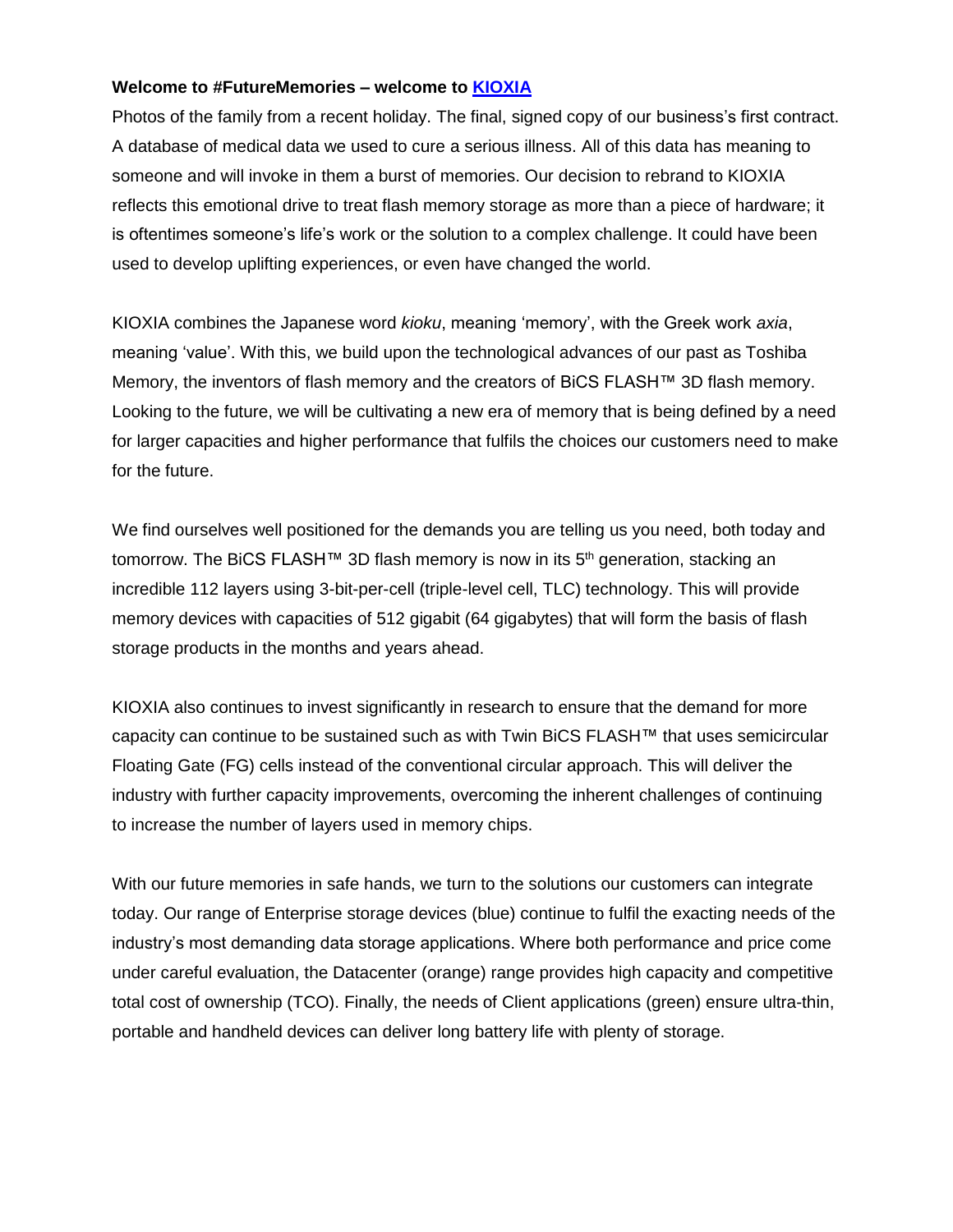

# **Blue – [Enterprise](https://business.kioxia.com/en-emea/ssd/enterprise-ssd.html) SSD**

The demands of Enterprise customers focus on robustness, reliability, and end-to-end data integrity. Of course, highest performance and drives offering the large capacities are also essential.

With the PM5 range of Enterprise Class storage solutions, the SSD needs of SAS servers is supported with a family of drives that have 10years of excellence. If reliability and endurance play a role in the selection process, the dual-port SAS PM5 is a prime choice, especially for applications such as mission critical workloads, online transaction processing (OLTP), financial trading, or data-mining and analytics. The range offers capacities of up to 15 TB along with endurances of up to 10 DWPD (drive writes per day over 5 years) and a mean-time to failure of 2.5 MPOH thanks to BiCS FLASH™. Energy-efficient and with options for a space-conscious 2.5" footprint, the PM5 also requires 22% less power<sup>1</sup> than equivalent Enterprise NVMe SSD alternatives.

In the CM5 SSD range, the low-latency protocol NVMe™ capitalizes on the parallelism and lowlatency of the underlying flash, delivering higher performance than SAS. As such, random read KIOPS performance can be double that (applies to highest capacity drives) of an equivalent SAS drive. Of course, none of this can come at the expense of resilience, and the CM5 provides multi-path support thanks to its dual-port design. Compared to competitor solutions, basic energy consumption can be as much as 28% lower<sup>2</sup>, while the power regulation capabilities allow user defined operation in the 9 – 18 W range. All this while still offering a mean-time to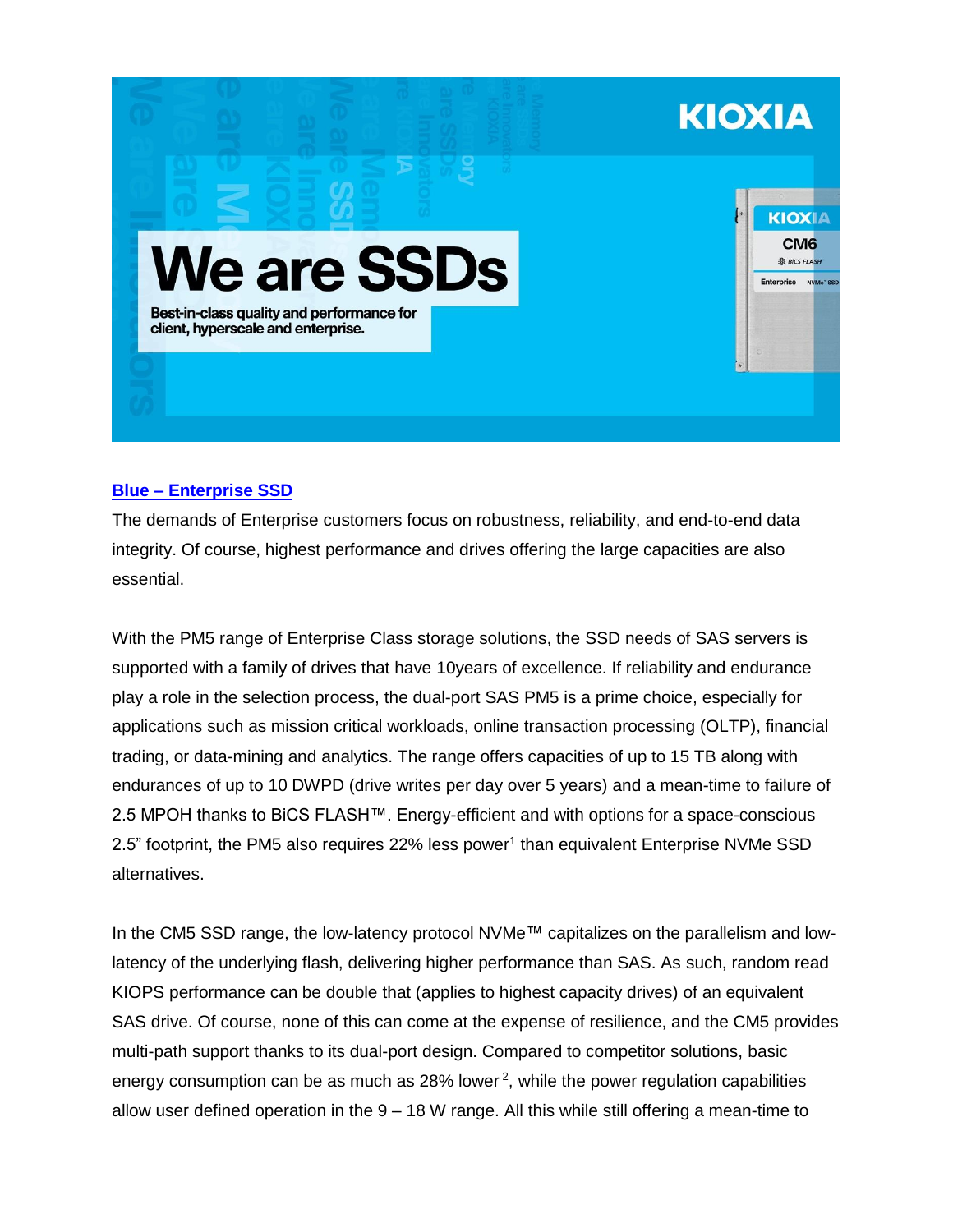failure of 2.5 MPOH. This makes the CM5 ideal for big data analytics, software defined storage (SDS) implementations, virtualized environments, along with machine learning (ML) and AI.

These Enterprise application storage solutions both provide 24/7 availability together with a long, 5-year warranty for extra piece of mind.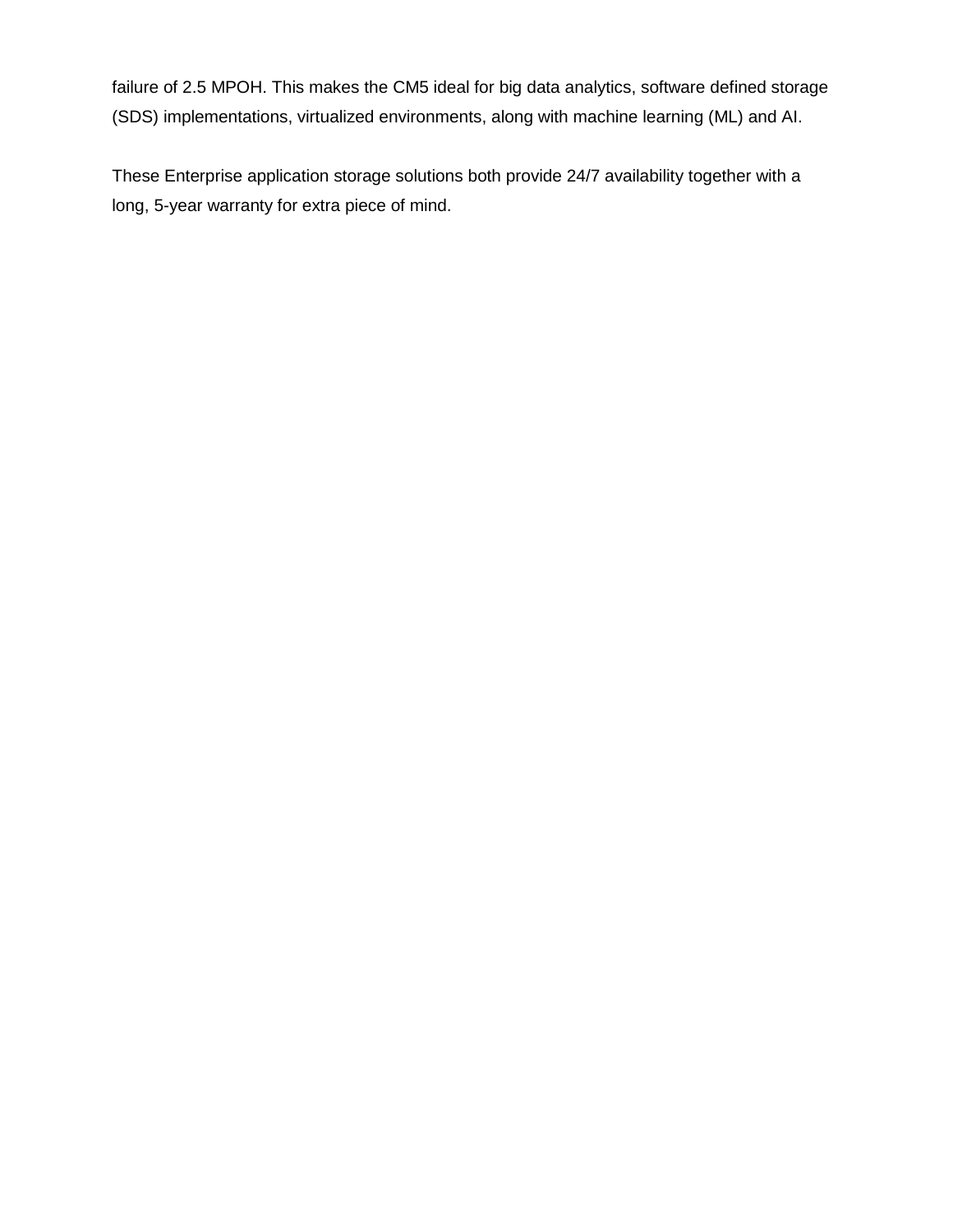

# **Orange - [Datacenter](https://business.kioxia.com/en-emea/ssd/data-center-ssd.html) SSD**

In Datacenter applications, the search is on for the optimal balance between price and performance. However, this mustn't be at the loss of reliability and warranty period.

Starting with the CD5 range, these NVMe SSDs are ideal for read intensive applications in datacenters requiring high-performance coupled with storage density. They fit especially well in situations where there is no demand for a dual-port or levels of endurance beyond 1 DWPD. Available in capacities of up to 7.68 TB, they deliver almost double the random read performance of entry-level NVMe drives. They can also deliver a 56% lower power consumption compared to competitor PCIe alternatives<sup>3</sup>. Ideal for datacenters looking to reduce their operating expenditure (OpEx) over their existing installations, the CD5 series is well placed for big data analytics, internet of things (IoT), streaming media, and online transaction processing (OLTP).

Targeting datacenter managers who are tasked with the switch from SATA, the XD5 series is well placed to support them in a cost-effective manner. Available in both 2.5" and M.2 form factors, these PCIe SSD storage devices deliver up to 5 times higher performance in readintensive applications over the SATA drives they replace. Perfect for cloud-based applications, big-data analytics, streaming media, and no-sql databases, they also offer up to 36% lower power consumption over high-performance PCIe offerings<sup>4</sup>. Stacked up against the competition, their quality-of-service is up to 50% better against drives of the same class<sup>5</sup>, and they reduce latency in Microsoft SQL Server 2012 by up to 27%<sup>6</sup>.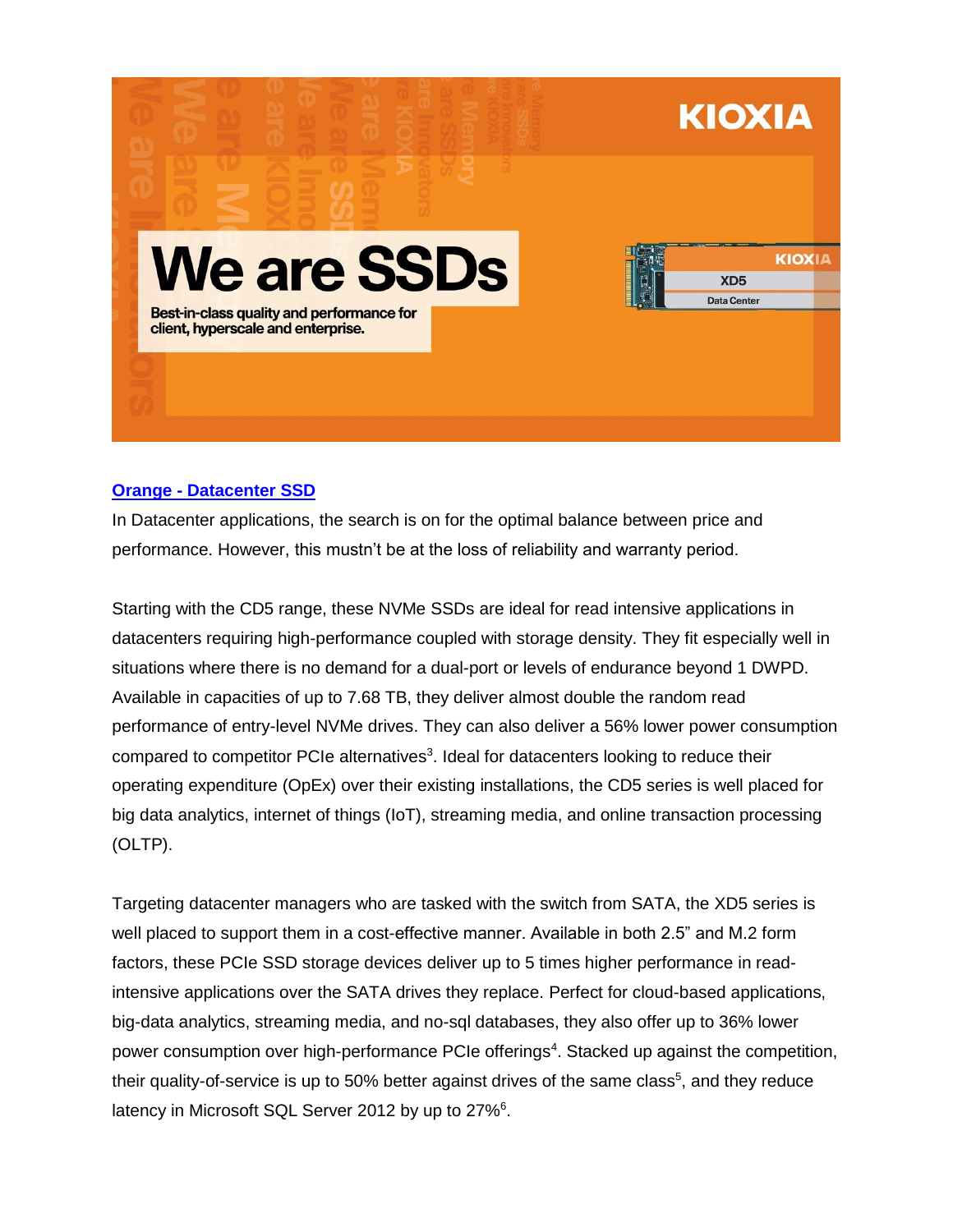Of course, some datacenters still have much legacy server hardware that features the SATA interface. And why shouldn't they – there are still many applications that do not need PCIe-like performance, and it allows providers to deliver cost-effective datacenter solutions to their clients. The HK6 series of SATA SSDs fill this demand but not at the expense of latency or power consumption. Ideal for general purpose servers and mainstream datacenters, this product series is suitable for cloud applications, transactional databases, data analytics, and business intelligence. A move to the HK6 could deliver 46% more read operations/ $s^7$ , or 37% more mixed operations/s, with Apache™ Hadoop® at a power consumption of just 5.5 W <sup>7</sup>. Optimized for both 1 DWPD and 3 DWPD workloads, this 2.5" 7 mm high form factor drive allows spaceefficient, high-density implementations.

All three families of SSDs are based upon KIOXIA's advanced BiCS FLASH™ 3D flash memory technology and are provided with a warranty of up to 5 years.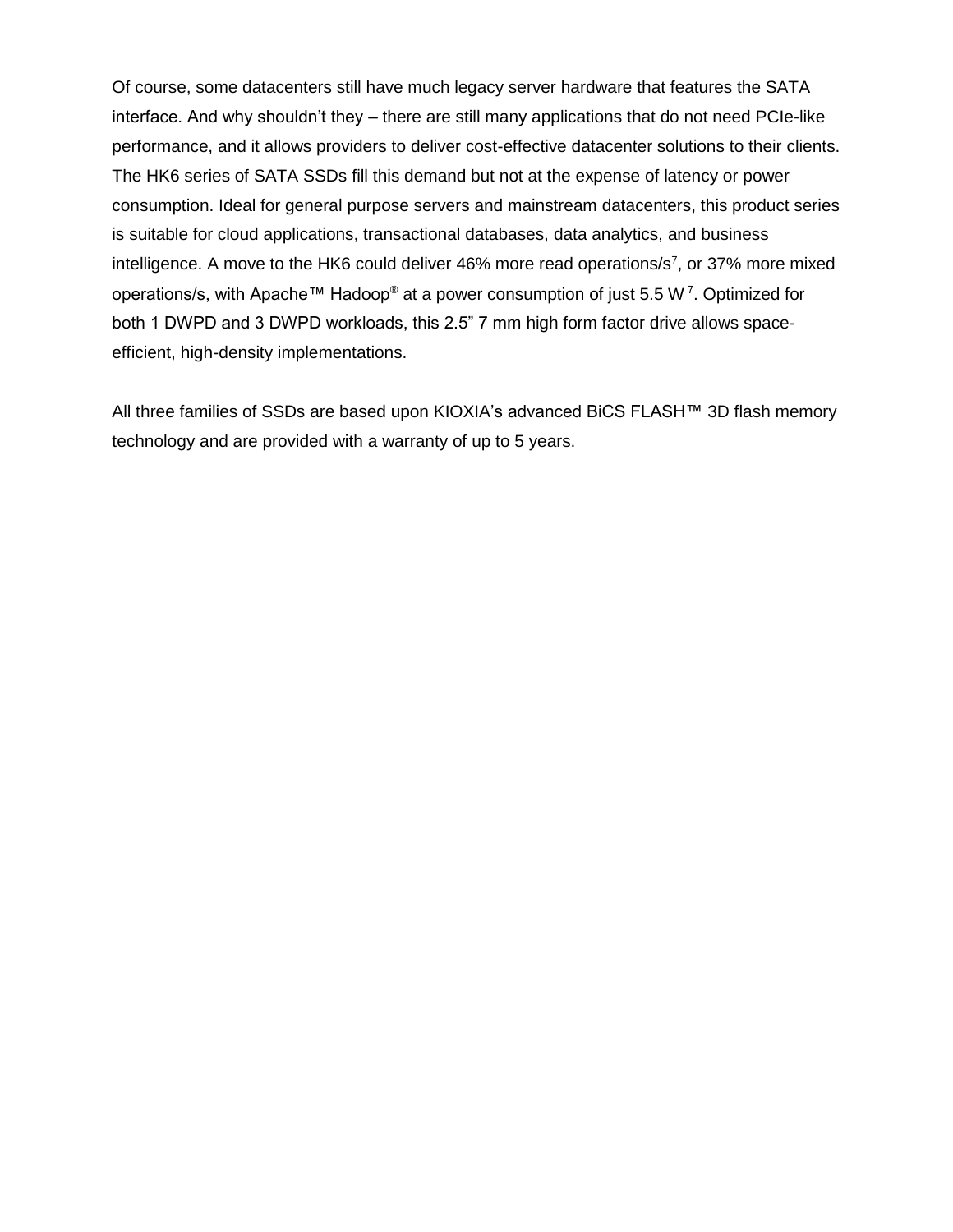

### **[Green –](https://business.kioxia.com/en-emea/ssd/client-ssd.html) Client SSD**

Big on capacity, small on size and low on energy consumption; these are the demands of flash storage for Client applications. The latest KIOXIA storage technology delivers to fulfil precisely these demands.

Gone are the days of huge laptops. Today's portable devices are thinner, streamline and can operate for hours for people on the move. KIOXIA's BG4 series of innovative PCIe SSDs are just what is required. Ranging in capacity up to 1 TB, the BG4 is available in a compact M.2 2230 form factor or, when it needs to be thin and soldered directly on the board, as an M.2 1620 BGA package. That makes it slightly smaller than a 2€ coin. Consuming just 3.7 W in active mode, it delivers 390 KIOPS random read and 2.3 GB/s sequential read performance. Beyond notebooks, desktops, tablets and embedded systems, this range of SSDs is also ideal for booting applications. This DRAM-less design has support for HMB (Host Memory Buffer) and there are options available for TCG Opal v2.1 for higher security.

For those looking for an NVMe solution, the XG6 series offers performance as a boot drive in client and server systems, while also keeping power consumption under control. Offered in the M.2 2280 form factor, the single-sided design is ideal for compact spaces and is easy to integrate into a cooling concept. Power consumption in active mode is just 4.7 W, while the drive is fitted with 96-layer BiCS FLASH™. Sequential read performance of 3.1 GB/s is complemented by 355 KIOPS random read. This makes it ideal for everything from gaming to caching and logging in datacenters.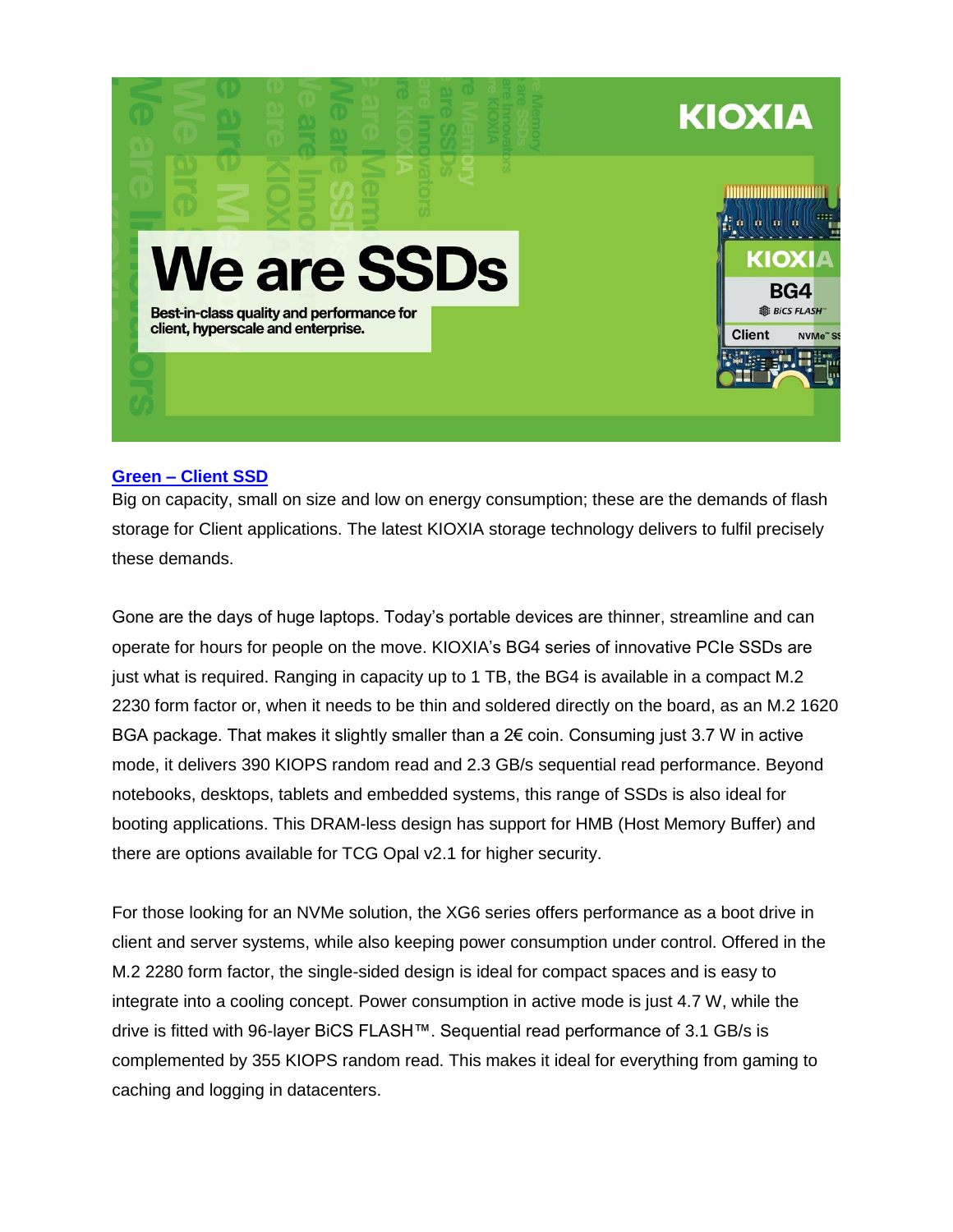With the XG6-P series of NVMe SSDs, even more storage capacity is on offer. Available with up to 2 TB it still manages to retain a single-sided design. This range targets the top end applications, from the workstations and high-end PCs used for video production, to systems running artificial intelligence and machine learning algorithms. For datacenters that push the limits on logging, or those that need more space for their boot drive, the XG6-P is also recommended. Power consumption lies at just 4.9 W, while just 3 mW is drawn in stand-by mode.